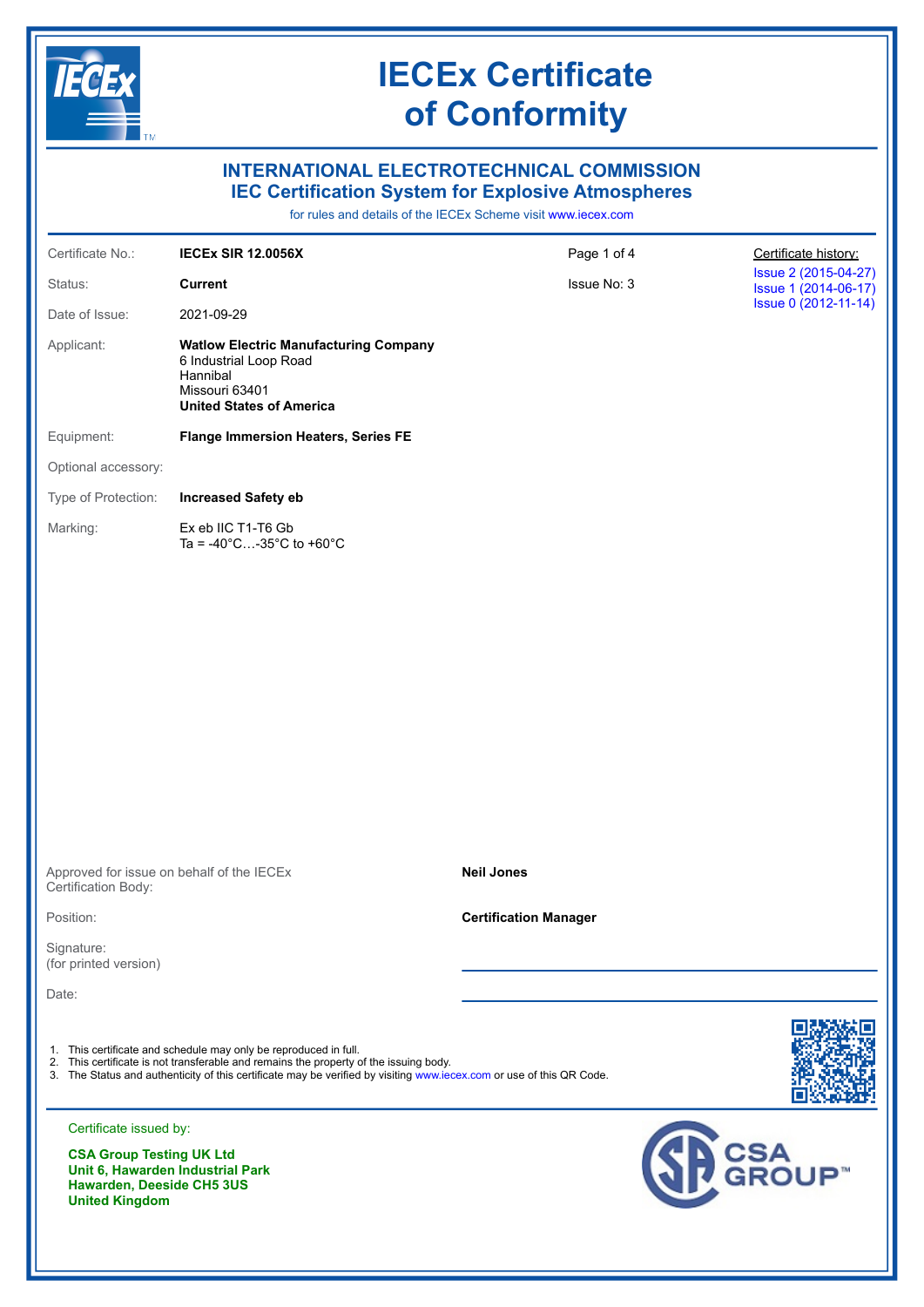

| Certificate No.:                                            | <b>IECEX SIR 12.0056X</b>                                                                                                                                                                                                                                                                                                                                                                                                                                                                                | Page 2 of 4 |  |
|-------------------------------------------------------------|----------------------------------------------------------------------------------------------------------------------------------------------------------------------------------------------------------------------------------------------------------------------------------------------------------------------------------------------------------------------------------------------------------------------------------------------------------------------------------------------------------|-------------|--|
| Date of issue:                                              | 2021-09-29                                                                                                                                                                                                                                                                                                                                                                                                                                                                                               | Issue No: 3 |  |
| Manufacturer:                                               | <b>Watlow Electric Manufacturing Company</b><br>6 Industrial Loop Road<br>Hannibal<br>Missouri 63401<br><b>United States of America</b>                                                                                                                                                                                                                                                                                                                                                                  |             |  |
| Additional<br>manufacturing<br>locations:                   | <b>Watlow Electric Manufacturing</b><br>(Shanghai) Co., Ltd.<br>Building 5, No.358 Shenxia Road<br>Malu Town, Jiading District<br>Shanghai 201818<br>China                                                                                                                                                                                                                                                                                                                                               |             |  |
|                                                             | This certificate is issued as verification that a sample(s), representative of production, was assessed and tested and found to comply with the<br>IEC Standard list below and that the manufacturer's quality system, relating to the Ex products covered by this certificate, was assessed and<br>found to comply with the IECEx Quality system requirements. This certificate is granted subject to the conditions as set out in IECEx Scheme<br>Rules, IECEx 02 and Operational Documents as amended |             |  |
| <b>STANDARDS:</b><br>to comply with the following standards | The equipment and any acceptable variations to it specified in the schedule of this certificate and the identified documents, was found                                                                                                                                                                                                                                                                                                                                                                  |             |  |
| IEC 60079-0:2011<br>Edition:6.0                             | Explosive atmospheres - Part 0: General requirements                                                                                                                                                                                                                                                                                                                                                                                                                                                     |             |  |
| IEC 60079-7:2017<br>Edition: 5.1                            | Explosive atmospheres - Part 7: Equipment protection by increased safety "e"                                                                                                                                                                                                                                                                                                                                                                                                                             |             |  |
|                                                             | This Certificate does not indicate compliance with safety and performance requirements<br>other than those expressly included in the Standards listed above.                                                                                                                                                                                                                                                                                                                                             |             |  |
| <b>TEST &amp; ASSESSMENT REPORTS:</b>                       | A sample(s) of the equipment listed has successfully met the examination and test requirements as recorded in:                                                                                                                                                                                                                                                                                                                                                                                           |             |  |
| Test Reports:                                               |                                                                                                                                                                                                                                                                                                                                                                                                                                                                                                          |             |  |

[GB/CSAE/ExTR21.0082/00](https://www.iecex-certs.com/#/deliverables/REPORT/77585/view) [GB/SIR/ExTR12.0247/00](https://www.iecex-certs.com/#/deliverables/REPORT/25502/view) [GB/SIR/ExTR14.0149/00](https://www.iecex-certs.com/#/deliverables/REPORT/26730/view) [GB/SIR/ExTR15.0085/00](https://www.iecex-certs.com/#/deliverables/REPORT/26497/view)

Quality Assessment Reports:

[DE/TUR/QAR10.0001/03](https://www.iecex-certs.com/#/deliverables/REPORT/44620/view) [DE/TUR/QAR14.0003/03](https://www.iecex-certs.com/#/deliverables/REPORT/72925/view)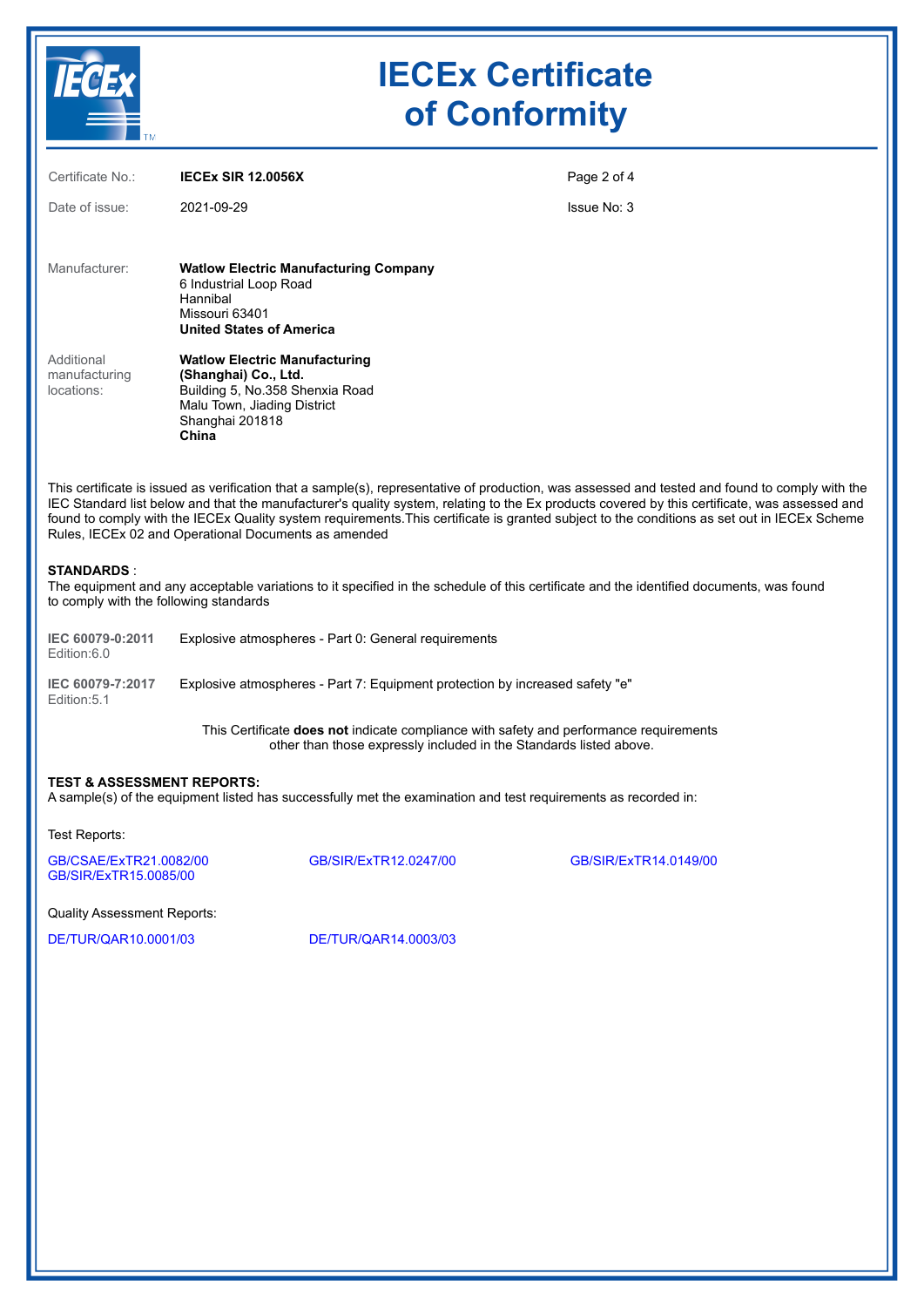

Certificate No.: **IECEx SIR 12.0056X**

Date of issue: 2021-09-29

Page 3 of 4

Issue No: 3

### **EQUIPMENT:**

Equipment and systems covered by this Certificate are as follows:

Flange Immersion Heaters, Series FE, 690 Vac max, 120 W/sq in. max tubular.

The heaters comprise a range of sizes of Ex eb certified metal enclosures with a number of heating elements and/or thermocouples installed such that the terminations of the elements are within the enclosure. The enclosure may also contain Ex eb certified terminals, which provide connection facilities for thermocouples and externally mounted certified temperature transmitters. Alternatively, the externally mounted certified temperature transmitters may be used to terminate thermocouples..

The heater elements are installed into the enclosure via welded joints. Thermocouple elements are installed the same way. The interior of the heater may be fitted with an Ex eb certified anti-condensation heater.

#### **Refer to the Annexe for Additional Information**

#### **SPECIFIC CONDITIONS OF USE: YES as shown below:**

- 1. The anti-condensation heater, when fitted, must be interlocked such that it cannot operate when the enclosure temperature is above 35°C.
- 2. The heating element supply circuit must include an electrical protection device in conformity with Annex D of IEC 60079-7:2006.
- 3. The equipment must be provided with sensing devices to protect against zero fluid flow or empty vessel conditions.
- 4. Uncertified thermocouples and RTDs must be connected into intrinsically safe circuits.
- 5. When the Eaton Crouse Hinds Ex-Cell Series Enclosure is used and gland plates or enclosure panels are painted, the required entry holes provided by Cooper Crouse Hinds shall not have paint on the entry hole seal faces. If cable entry holes are added by the end user in the gland plates/enclosure panels, they shall ensure that any paint is removed from the entry hole seal faces.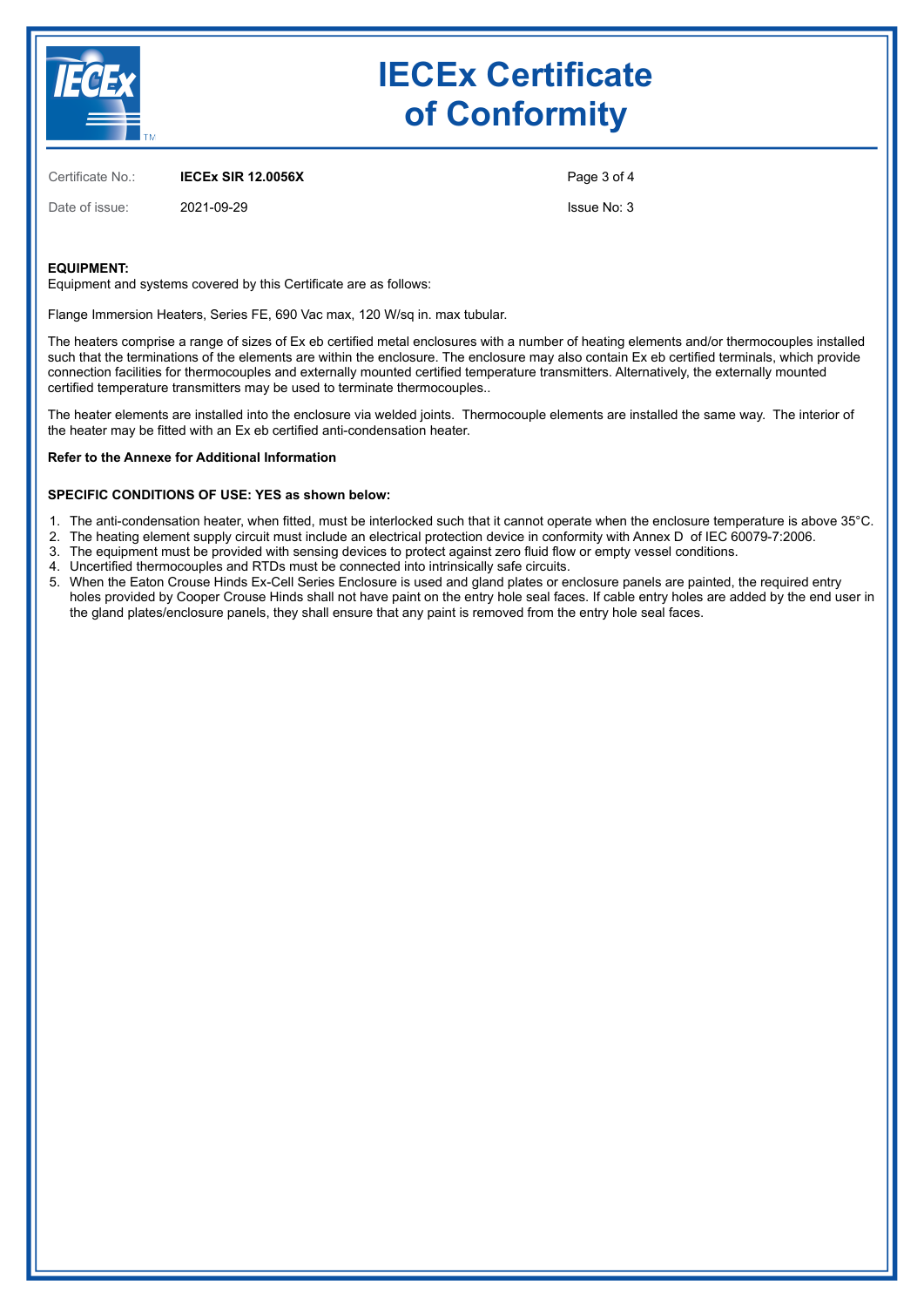

Certificate No.: **IECEx SIR 12.0056X**

Date of issue: 2021-09-29

Page 4 of 4 Issue No: 3

#### **DETAILS OF CERTIFICATE CHANGES (for issues 1 and above) This issue, Issue 3, recognises the following changes; refer to the certificate annex to view a comprehensive history:**

- 1. Add manufacturing facility Watlow Electric Manufacturing (Shanghai) Co., Ltd.
- 2. Update standard IEC 60079-7:2006 Ed 4 to IEC 60079-7:2017 Ed 5.1.
- 3. Add optional air conditioners for enclosure Ice Qube Inc. EX and EVZ2 series.
- 4. Change in minimum ambient temperature from -20°C to -40°C.
- 5. Addition of alternate enclosure Eaton Crouse Hinds Ex-Cell series.
- 6. Evaluation of minor changes to drawing T1111259.

#### **Annex:**

[IECEx SIR 12.0056X Annexe Issue 3.pdf](https://www.iecex-certs.com/#/deliverables/CERT/56804/view)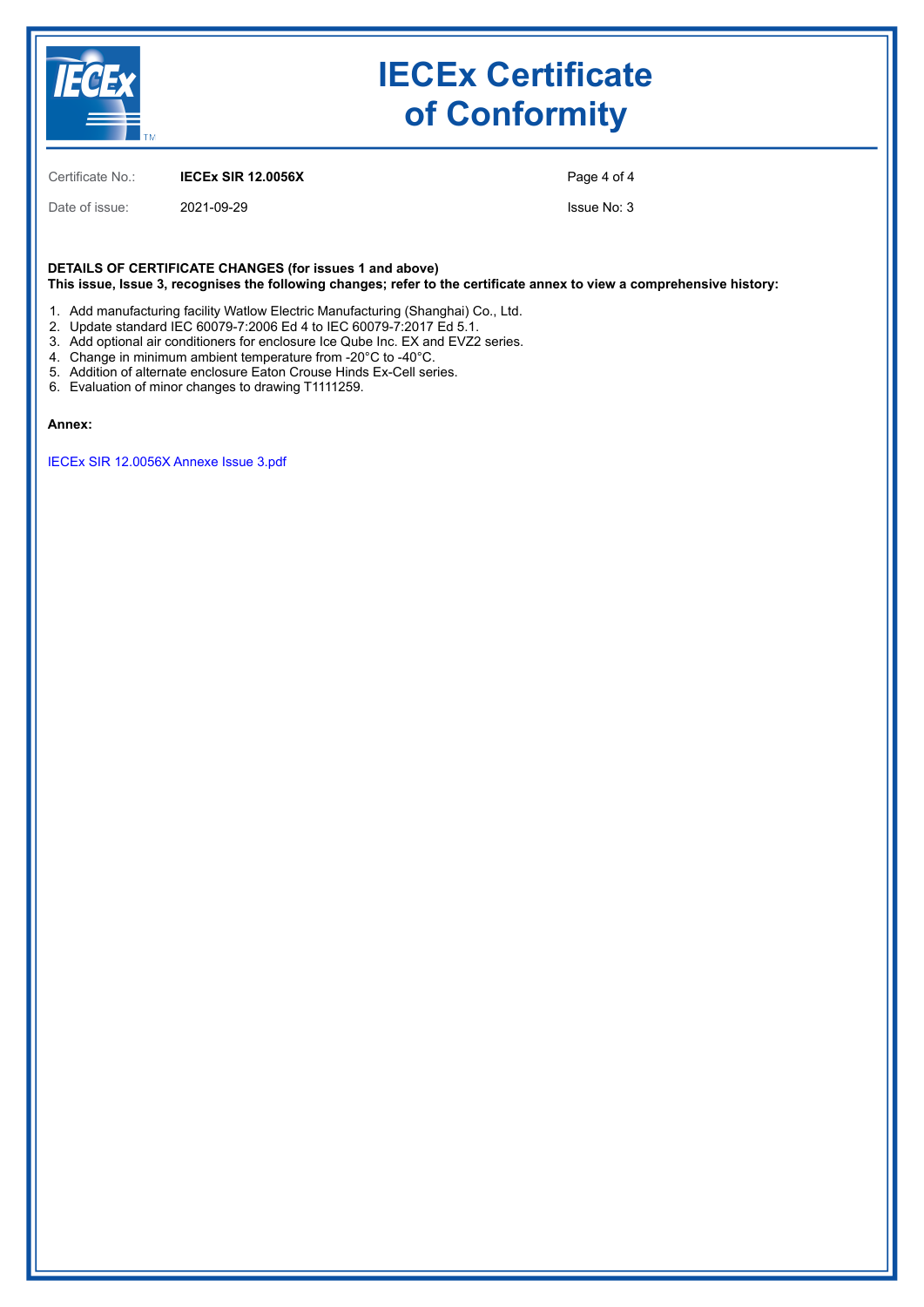**Annexe to: IECEx SIR 12.0056X Issue 3** 

**Applicant: Watlow Missouri Inc.** 



**Apparatus: Series FE Flange Immersion Heaters** 

The following Ex Auxiliary Equipment can be installed on the Series FE Flange Immersion Heaters. These equipment's are considered entirely separate and are not considered under the scope of this project:

| <b>Ex Equipment</b>      | <b>Manufacturer</b> | Certificate Number        | <b>Marking Code</b>                |
|--------------------------|---------------------|---------------------------|------------------------------------|
| IQ1000EV Z2, IQ2000EV Z2 | Ice Qube Inc.       | <b>IECEX OPS 16.0015X</b> | Ex nA nC IIC T6 Gc<br>(without)    |
| IQ3000EV Z2,             |                     |                           | Crankcase Heater),                 |
|                          |                     |                           | Ex nA nC T5 Gc (with Crankcase     |
|                          |                     |                           | Heater)                            |
| IQ14000EV Z2, IQ17000EV  | Ice Qube Inc.       | <b>IECEX OPS 16.0015X</b> | Ex nA nC IIC T5 Gc (without        |
| Z2, IQ20000EV Z2         |                     |                           | Crankcase Heater), Ex nA nC IIC T4 |
|                          |                     |                           | Gc (with Crankcase Heater)         |
| IQ4000EV Z2, IQ5000EV    | Ice Qube Inc.       | <b>IECEX QPS 16.0015X</b> | Ex nA nC IIC T4 Gc (without        |
| Z2, IQ6000EV Z2,         |                     |                           | Crankcase Heater) Ex nA nC IIC T3  |
| IQ8000EV Z2, IQ10000EV   |                     |                           | Gc (with Crankcase Heater)         |
| Z2, IQ12000EV Z2         |                     |                           |                                    |
| IQ4000EX, IQ5000EX,      | Ice Qube Inc.       | <b>IECEX OPS 18.0007X</b> | Ex db eb ib $IB+H2$ T4 Gb          |
| IQ6000EX, IQ8000EX,      |                     |                           |                                    |
| IQ10000EX, IQ12000EX     |                     |                           |                                    |

The heaters may be designated as follows:

FEaabccddeeefffgg FE = Flange Heater aa = flange Size  $b =$  element size  $cc =$  enclosure size dd = voltage eee = power rating  $f$ fff = number of elements gg = number of temperature sensors

The temperature class is related to the heating element temperature or process temperature, whichever is the highest

| Temperature class | Maximum surface/process temperature |
|-------------------|-------------------------------------|
| T6                | $80^{\circ}$ C                      |
| T5                | $95^{\circ}$ C                      |
|                   | $130^{\circ}$ C                     |
| T3                | $195^{\circ}$ C                     |
| т٥                | $290^{\circ}$ C                     |
|                   | $440^{\circ}$ C                     |

### **Conditions of Manufacture**

- 1. The manufacturer shall ensure that the maximum enclosure temperature will not exceed the temperature defined in the table on Sheet 1 of the drawings listed on the certificate.
- 2. The manufacturer shall carry out a routine dielectric strength test at twice the rated voltage + 1000 V, for at least one minute, on every unit. There shall be no dielectric breakdown. Alternatively, the test may be carried out at 1.2 times the test voltage, but maintained for at least 100 ms.